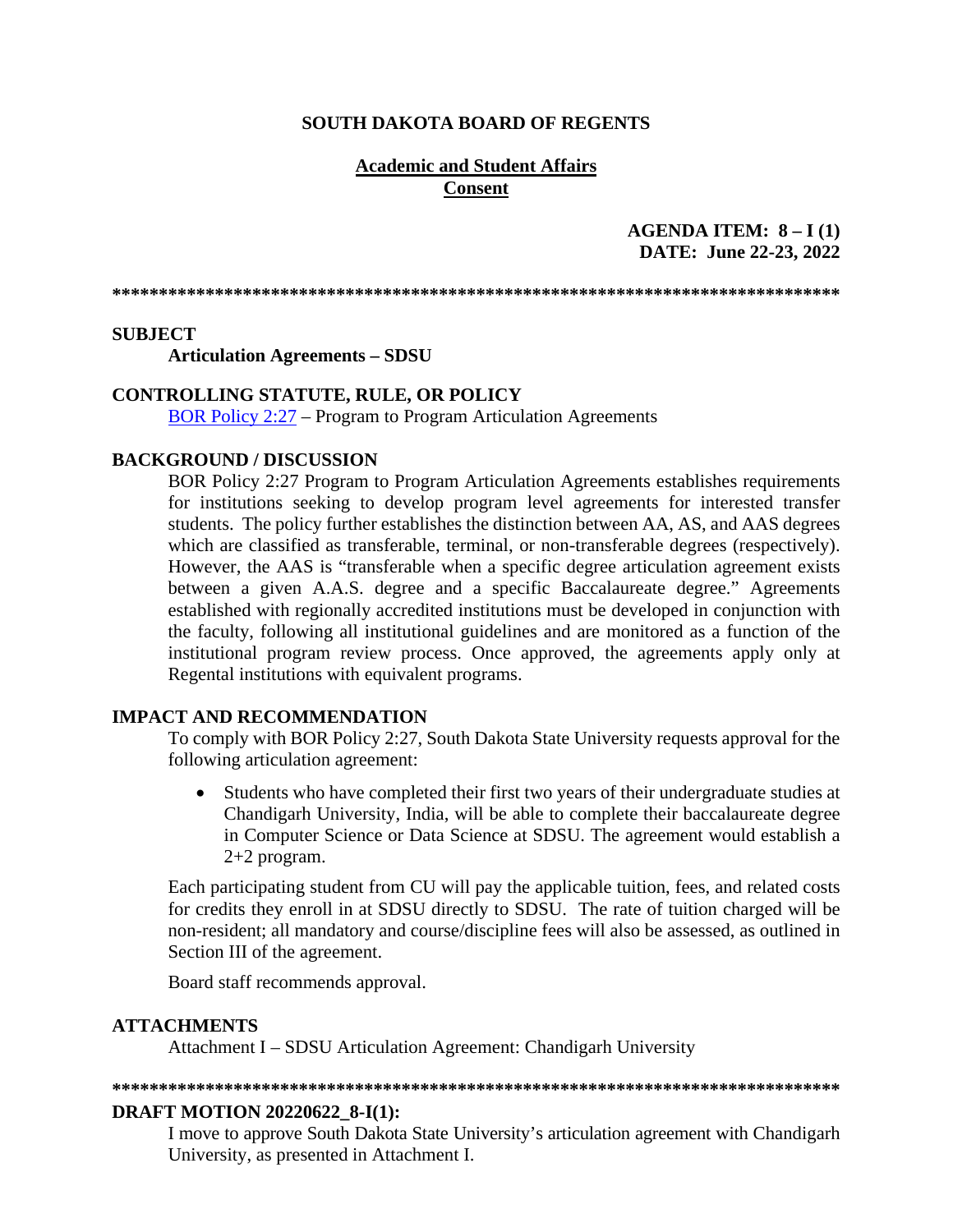



**Articulation Agreement** between South Dakota State University, USA and **Chandigarh University, India** 

Chandigarh University (CU) and South Dakota State University (SDSU), through its Jerome J. Lohr College of Engineering, in order to enrich their educational and research programs and to strengthen cooperation between both universities (Parties), hereby agree to establish a collaborative undergraduate degree program in the fields of Computer Science and Data Science under the conditions set forth by this agreement.

### **L. SCOPE OF THE COOPERATION**

The Parties agree to establish a collaborative undergraduate degree program, a so-called 2+2 program (the Program) in the following majors in the Jerome J. Lohr College of Engineering: Computer Science, Data Science. Under this Program, CU students will commence and complete the first two years of their undergraduate studies at CU where they will be advised to take as many of the available courses at CU as possible that would be required for their intended major at South Dakota State University. Upon successful completion of the first two years and meeting all Program and SDSU admission requirements, CU students participating in the Program will be allowed to transfer to SDSU where they will complete their undergraduate studies in Computer Science or Data Science. Students who successfully complete the Program will earn a Bachelor of Science degree from SDSU College of Engineering.

# **II. ADMISSION PROCEDURE**

- A. CU will ask each participant fill out an SDSU online transfer student application form.
- B. CU will advise each student to pay the application fee directly to SDSU.
- C. To help insure the success of the students, it is the responsibility of CU to nominate students for the Program with a minimum cumulative GPA of 2.0 on a scale of 4.0. All applicants who are not native speakers of English must demonstrate proficiency in English with one of the following: Internet-based TOEFL Test (iBT) score, minimum-61, Paper-based TOEFL Test (PBT) score, minimum-500, and IELTS score, minimum-5.5, or a minimum TOEIC score of 650. TOEFL or IELTS or TOEIC scores must be submitted within two years of examination date.
- D. After all application materials have been submitted and reviewed, SDSU will admit qualified CU students to the Program for full-time degree study in Computer Science and Data Science.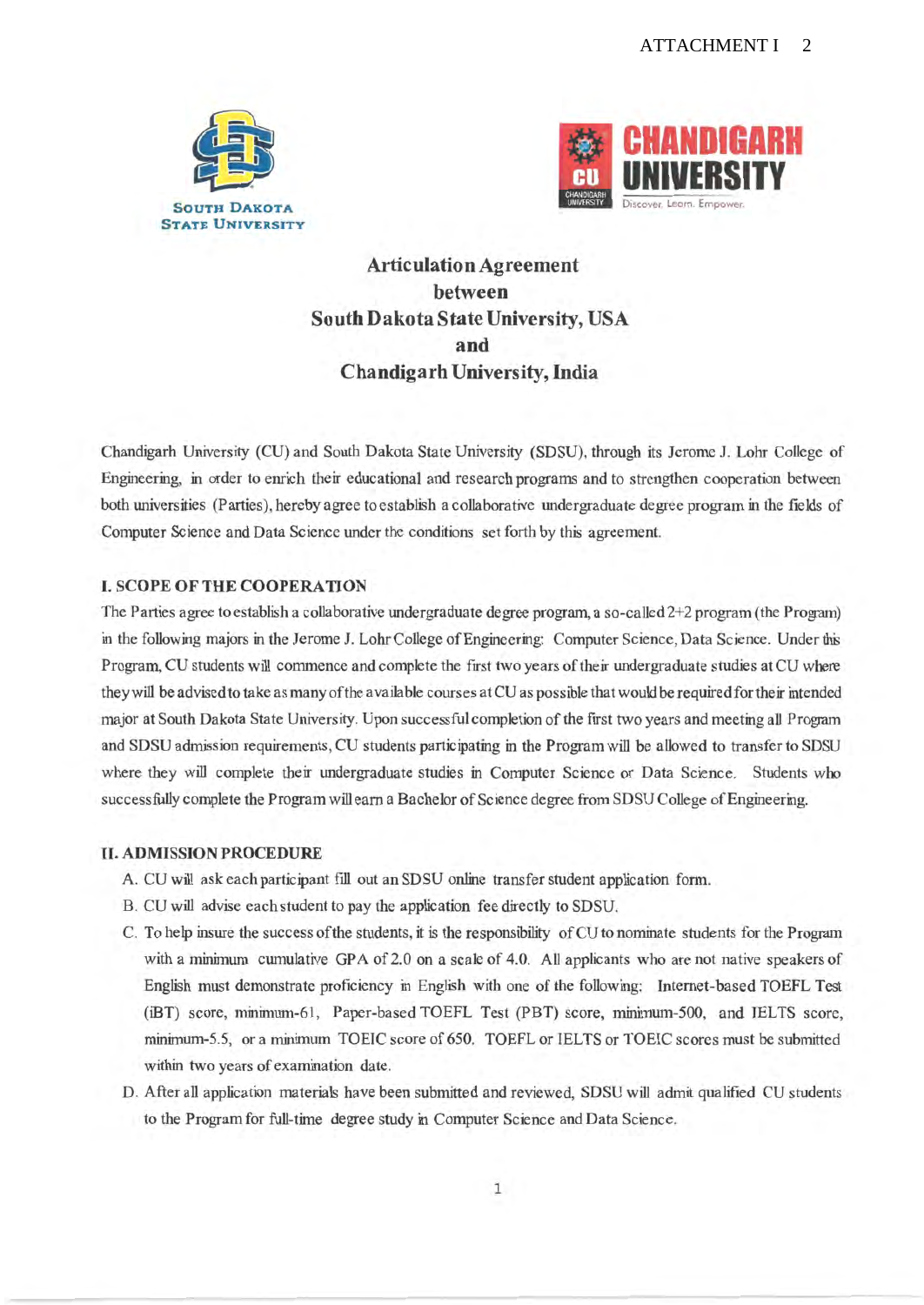# **III. SDSU'S PROGRAM IMPLEMENTATION**

- A. SDSU will accept qualified CU students to the Program each academic year.
- B. SDSU Department of Electrical Engineering and Computer Science will provide academic advising.
- C. SDSU Department of Electrical Engineering and Computer Science will appoint an administrator or faculy member to oversee the overall academic program and well-being of the students, and to work directly with CU.
- D. SDSU-Office of International Affairs (SDSU-OIA) will provide CU with a list of anticipated costs each year.
- E. SDSU-OIA will provide CU with application materials, updated cost information and pre-departure information by email.
- F. SDSU-OIA will provide each admitted student with the documents necessary to apply for a U.S. student visa at the appropriate U.S. Embassy or Consulate overseas. The visa type will be a F-1.
- G. SDSU-OIA will provide orientation activities during the first days of the CU students' arrival to include introductions to staff/teachers, academic orientation, orientation to housing and meals, review of the schedule, orientation to campus facilities, explanation of rules and regulations, and campus tour.
- H. The SDSU-OIA will arrange for airport pickup on arrival day each semester.

# **III. CU RESPONSIBILITIES:**

- A. CU will have each participant fill out an SDSU application form and, should the participant prefer on-campas housing, a residential room application form and will submit all necessary application documents.
- B. CU will have each participant pay the applicable tuition, fees, and related costs for the credits in which they enroll at SDSU, directly to SDSU. The rate of tuition charged will be non-resident, and all mandatory and course/discipline fees will be assessed.
- C. CU will advise each participant to provide for the participant's international travel to Brookings, SD, including all airport transfers and taxes.
- D. CU will advise each participant to arrange for visas and related travel documents.
- E. Each CU student will pay directly and separately to their student account designated by SDSU.
- F. CU students will obtain major medical insurance coverage through SDSU's International Student Accident & Medical Insurance Plan.
- G. CU will have participants comply with all university rules and regulations.

# IV. APPOINTMENT OF COORDINATORS

Each institution shall designate an individual who will serve as coordinator for this agreement. The coordinator will be responsible for maintaining, revising, and/or and renewing the agreement, as appropriate. In addition, each institution shall name at least one academic contact, and this person will coordinate the specific aspects of the agreement.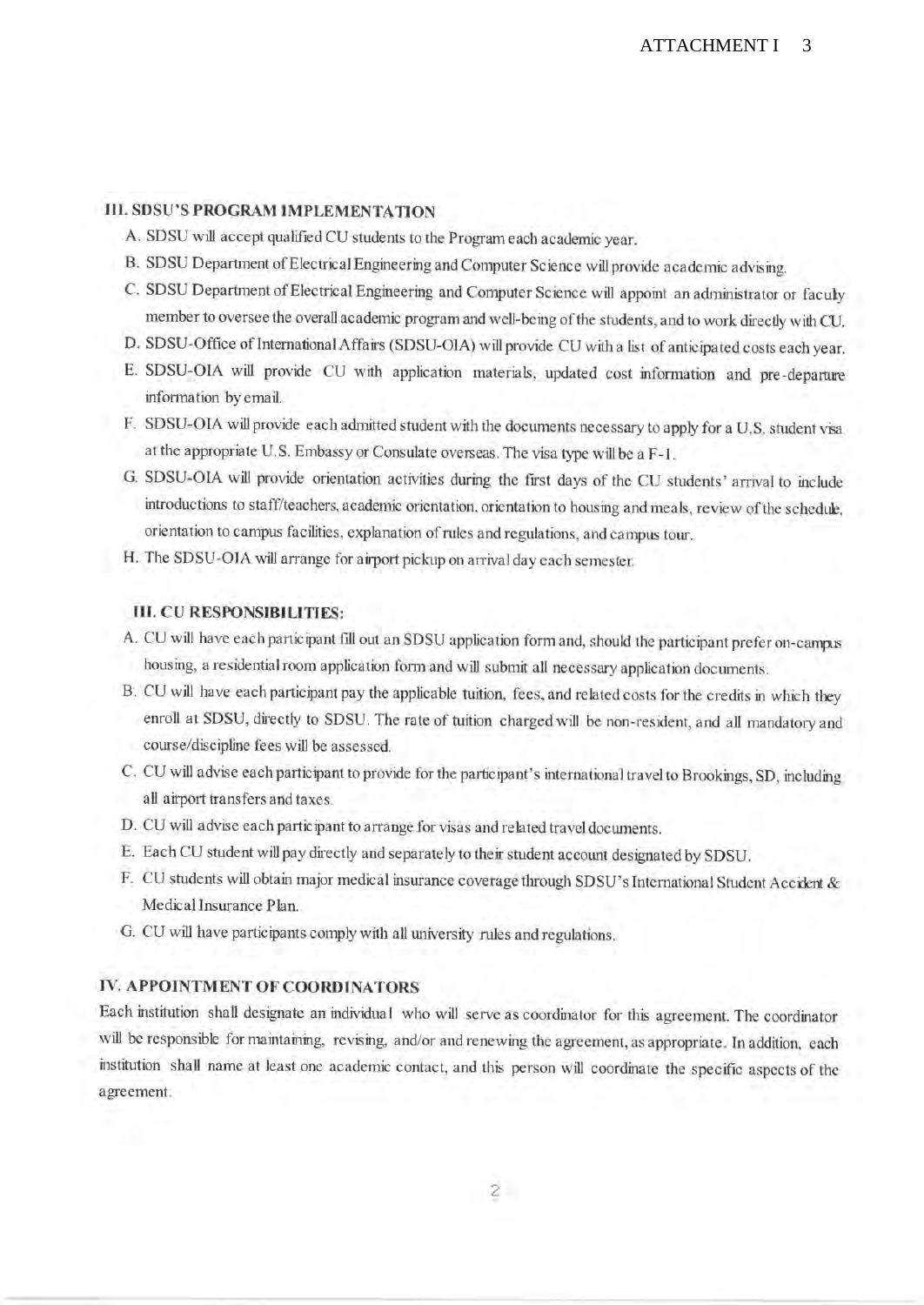The following individuals at each institution will be responsible for coordinating this agreement:

South Dakota State University PRIMARY CONTACT FOR AGREEMENT Name: Sally A. Gillman, Ph.D. Title: Director for Study Abroad Office: Office of International Affairs Mailing Address: Box 2115, Brookings, SD 57007 Email: sally.gillman@sdstate.edu Telephone: 605-688-6094 Fax: 605-688-6540 **ACADEMIC UNIT CONTACT** 

Name: George Hamer, Ph.D. Title: Assistant Department Head Office: Department of Electrical Engineering and **Computer Science** Mailing Address: Box 2222, Brookings, SD 57007 Email: george.hamer@sdstate.edu Telephone: 605-688-5721 Fax: 605-688-6540

**Chandigarh University** PRIMARY CONTACT FOR AGREEMENT Name: Prof. (Dr.) Rajan Sharma Title: Director, International Affairs Office: Office of International Affairs Mailing Address: NH-05, Ludhiana - Chandigarh State Hwy, Punjab, India-140413 Email: rajansharma@cumail.in Telephone: 0160 5017000 Fax: 0160 3014402

**ACADEMIC UNIT CONTACT** Name: Prof. (Dr.) Rajan Sharma Title: Director, International Affairs Office: Office of International Affairs Mailing Address: NH-05, Ludhiana - Chandigarh State Hwy, Punjab, India-140413 Email: rajansharma@cumail.in Telephone:: 0160 5017000 Fax: 0160 3014402

The individuals in the positions listed above agree to respond to inquiries and correspondence from the partner institution in a timely and efficient manner.

# **V. TERMS OF AGREEMENT**

- A. This agreement shall be valid for a period of five years. This agreement will be effective upon signature of the responsible authority of each institution and may be terminated by either party by given written notice to the other institution 90 days in advance of the date of termination. A termination of the agreement will not affect persons who have already begun a 2+2 program under its provisions.
- B. Matters not provided in this agreement shall be decided by mutual agreement between the two institutions. Additional joint activities, such as student or faculty exchange, will require the execution of a separate agreement.
- C. Modifications of this agreement shall be made in the form of a written addendum signed by both parties.
- D. Nothing in the above agreement shall be construed as being legally binding.
- E. This agreement depends upon the continued availability of appropriated funds and expenditure authority for this purpose from the Legislature of the State of South Dakota. If for any reason the Legislature fails to appropriate or grant expenditure authority or if funds become unavailable by operation of law or federal funds reductions, this agreement will be terminated by the State. Termination for any of these reasons is not a default by the State nor does it give rise to a claim against the State.